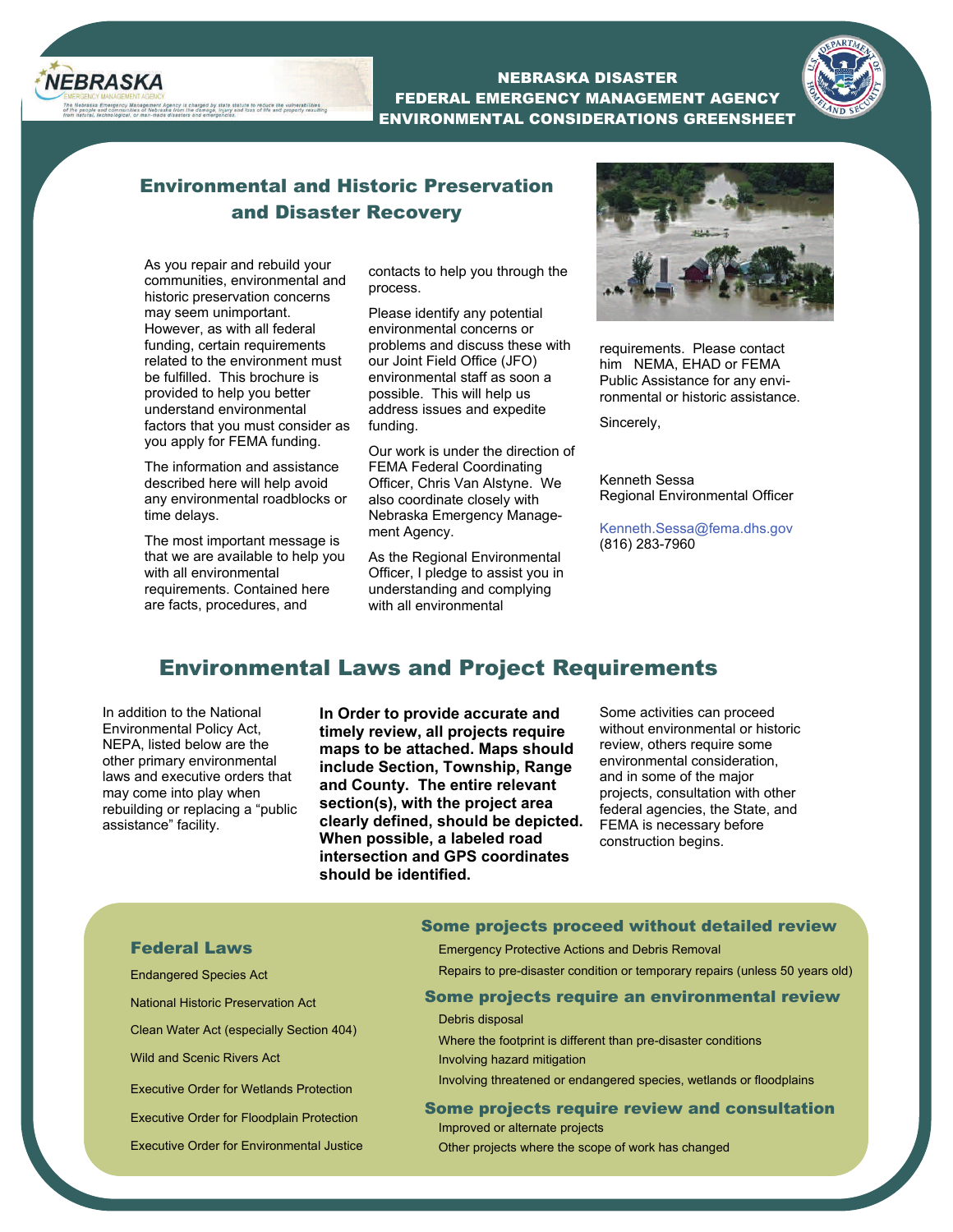### NEBRASKA DISASTER



**Obtaining permits, prior to construction, is the responsibility of the project applicant.** 

### Waterways, Including Culverts and Bridges

Repair to previously authorized serviceable structures deviating from their original dimensions in **any** way (i.e. size, length, depth, profile, type, etc.) may require a new or modified permit from the U. S. Army Corps of Engineers (USACE). The Department of Environmental quality and USACE has a coordination/joint application process. Please refer to the NEDEQ and USACE website for relevant information.

The Clean Water Act and The U.S. Rivers and Harbors Act apply to actions affecting waters of the United States. This includes any part of the surface

water tributary system (natural waters including small streams, lakes, and wetlands) as well as isolated man-made waters. The U.S. Army Corps of Engineers administers both laws. Examples of actions requiring permits include any construction, demolition, and any dredging or filling in any part of surface water tributaries or systems including cutting roads, and repair of damaged facilities.

For all work in waters of the U.S., if no permit is required, at a minimum, signed documentation of a telephone phone call to the NEDEQ and USACE is required and should be provided to the FEMA project officer.



#### **Floodplains**

FEMA reviews all projects that take place in the **floodplain** as required by Executive Order 11988. For major projects, this could require the "8-Step" process, which looks at and evaluates alternatives and includes public review.

Project approvals and permits are often needed from the DNR, the U. S. Army Corps of Engineers, and the U. S. Natural Resources Conservation Service.

Some projects are exempt from floodplain review including debris removal and repairs or replacements when the cost is less than \$5,000.

### **Wetlands**

As with floodplains, an "8-Step" process" may be required whenever a project would modify a wetland. Project approvals and permits are needed from the DNR and the USACE.

Debris should never be stored in a wetland, even temporarily. Debris removal from a wetland should be coordinated with the DNR, the U. S. Army Corps of Engineers, and the U.S. Fish and Wildlife Service.



**Higgins eye pearly mussel** 

Projects that might affect threatened or endangered species must be coordinated, and impacts avoided, under the Endangered Species Act. *Endangered species* are in danger of extinction throughout the area in which they usually occur. *Threatened species* are those that could become endangered in the near future. Nebraska has numerous federally endangered, threatened, or candidate species. Nearly all counties in Nebraska have at least one of these species. It is very important to know whether a proposed project might impact a critical habitat of one of these species. Critical habitats may be located in or near water or forested areas, but may also be fields or road edge. Applicants should contact experts at the Nebraska Game and Parks Commission, the U.S Fish and Wildlife Service and FEMA who can help determine if a critical habitat is potentially impacted by a proposed project. For a full listing of Threatened and Endangered Species in the counties included this disaster consult the following:

Threatened and Endangered Species

**http://www.fws.gov/nebraskaes/Library/ NECountyMAY2015.pdf**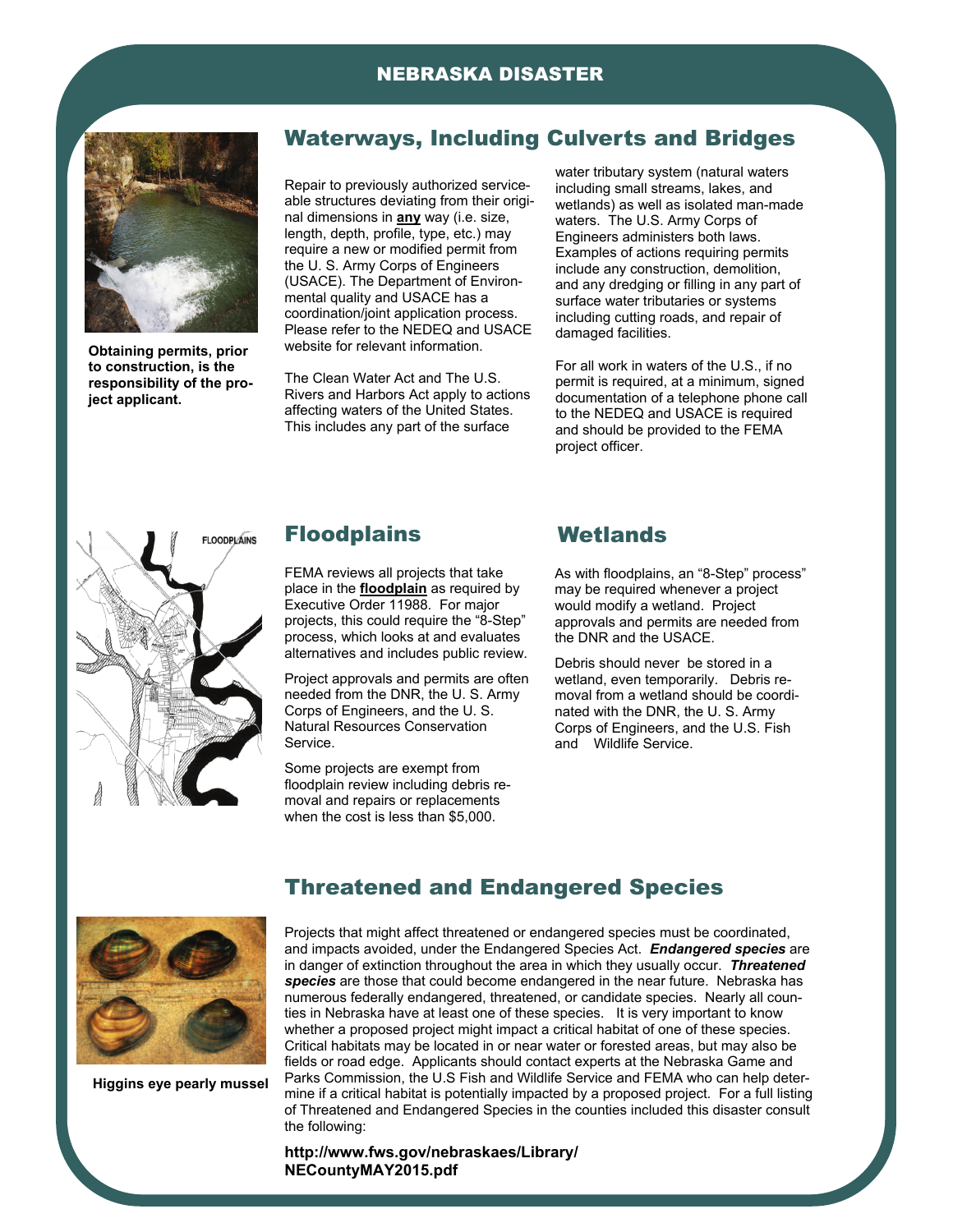#### NEBRASKA DISASTER

## Historic Preservation and Tribal Relations

others less so. Any structure (e.g., buildings, walls, bridges, culverts) **50 years old** may be eligible for the National Register of Historic Places. These structures must be reviewed by FEMA and the NE State Historic Preservation Office (SHPO).

Archaeological resources also require special attention. Paramount among these are Tribal resources, of which Nebraska has a rich legacy. Any proposed project which alters a previously undisturbed area (e.g., relocating a utility, road

Some historic resources are very obvious, realignment, a material borrow area for construction, or preparation of debris staging, stockpiling or burning sites) must be reviewed by FEMA and the NE SHPO for archeological concerns. Land that has been plowed or used for agriculture is not considered previously disturbed and must be evaluated.

> Different measures can be taken if historic resources are affected. It is important to involve FEMA and the NE SHPO offices to make these determinations, and to decide what measures, if any, are to be taken.



CCC era dam damaged

# Debris Disposal and Hazardous Materials

For any debris removal projects, applicants must follow the disposal guidance provided by the Nebraska Department of Environmental Quality. No contact, approval or permits are needed to take solid waste debris to a licensed landfill or approved construction and demolition land- fill. If sandbags have been used, information on how to properly dispose of them is in the guidance listed below.

Burning vegetative debris needs to be done in accordance with applicable NDEQ requirements. Branches, Trees and Brush Waste can be separated from other debris and then sent to a permitted community burn site, shredded and used for mulch or composted, disposed in a municipal solid waste (MSW) disposal area or a construction and demolition (C&D) waste disposal area.

If burning of vegetative debris is being considered in an area other than a permitted community burn site, Aaron

Boucher with NDEQ's Air Quality Division must be contacted for prior approval at (402) 471-2189. For additional information about open fires or to obtain an open fire permit application, please visit: http://www.deq.state.ne.us/. The applicant is responsible to comply with burn regulations, including obtaining and complying with permits and conditions established by the permits.

Debris removal guidance, *Natural Disaster Debris Management,* is available from the Nebraska Department of Environmental Quality at http://www.deq.state.ne.us/ Publica.nsf/Pages/10-008 or from the NDEQ program staff.

## Other Considerations



**Hazard mitigation projects** reduce the threat of future damages. Retrofitting for wind damage or elevating for flood protection are examples. All hazard mitigation projects will be subject to a thorough review by FEMA as they usually involve ground disturbance or alter a project's footprint.



Projects involving **any ground disturbance** outside previously disturbed footprint, even if within the right-of-way (including facility realignment, borrow areas, utility burial, utility pole replacement, access roads, etc.) may require archaeological review prior to construction.



**Environmental Justice** Executive Order 12898 strives to minimize negative health or environmental impacts on minority and low-income populations. Projects are examined to avoid these impacts. FEMA will not exclude any persons and populations from participating in benefits because of race, color, or national origin.